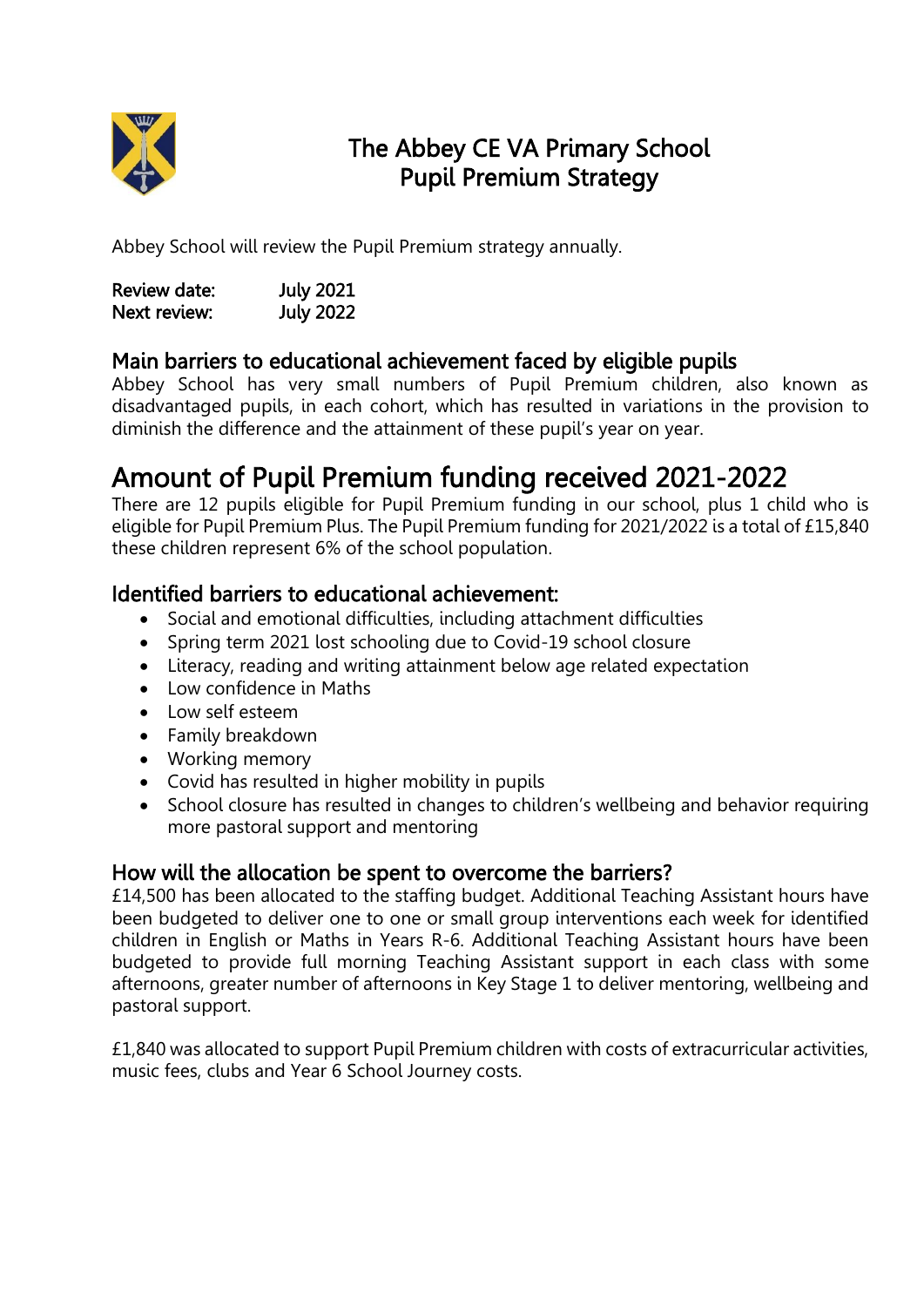### Rationale for expenditure

Abbey School is committed to closing the gap between the achievement of Pupil Premium children and their peers. We are focused on the catch up for children following Covid-19 and the lost learning.

The Pupil Premium funding planning has been made in line with our school development plan, which outlines our commitment to vulnerable learners. This intervention has, and continues to ensure that, children receiving grant funding under the Pupil Premium scheme will reach their full potential, making at least expected progress, and in many cases exceeding targets set.

Quality First Teaching remains our priority. Interventions delivered by Teaching Assistants consolidate or pre teach concepts without children missing the quality first teaching provided by the class teacher.

### How we will measure the effect of the Pupil Premium?

Interventions are closely monitored by the Headtacher and SENCO to measure impact at the end of each term. Teacher, Mrs Roach, has been identified to be responsible for Pupil Premium and will track and review the impact, liaising with stakeholders. The assessment data will be recorded on AM7 and internal intervention tracking grids. The first assessment period will be end of autumn 2020.

## Amount of Pupil Premium funding received 2020-2021

There were 10 pupils eligible for Pupil Premium funding, plus 1 child who was eligible for Pupil Premium Plus. The Pupil Premium funding for 2020/2021 was a total of £15,500, representing 5% of the school population.

### Identified barriers to educational achievement:

- Social and emotional difficulties, including attachment difficulties
- Summer term 2020 lost schooling due to Covid-19 school closure
- Literacy, reading and writing attainment below age related expectation
- $\bullet$  Low confidence in Maths
- Low self esteem
- Family breakdown
- Working memory

#### How was the allocation spent to overcome the barriers?

£14,500 was allocated to the staffing budget. An additional teacher was employed two days a week for the first half term to provide catch up for children. Year 6 pupils have been supported in English and Maths with an additional Teaching Assistant to work alongside the class teacher and Year 6 Teaching Assistant.

For children in other year groups, Reception-Year 5, one to one or small group interventions each week was delivered for identified children in English or Maths by a Teaching Assistant. Additional Teaching Assistant hours have been budgeted for to provide a fulltime Teaching Assistant in each class to deliver targeted catch up and interventions.